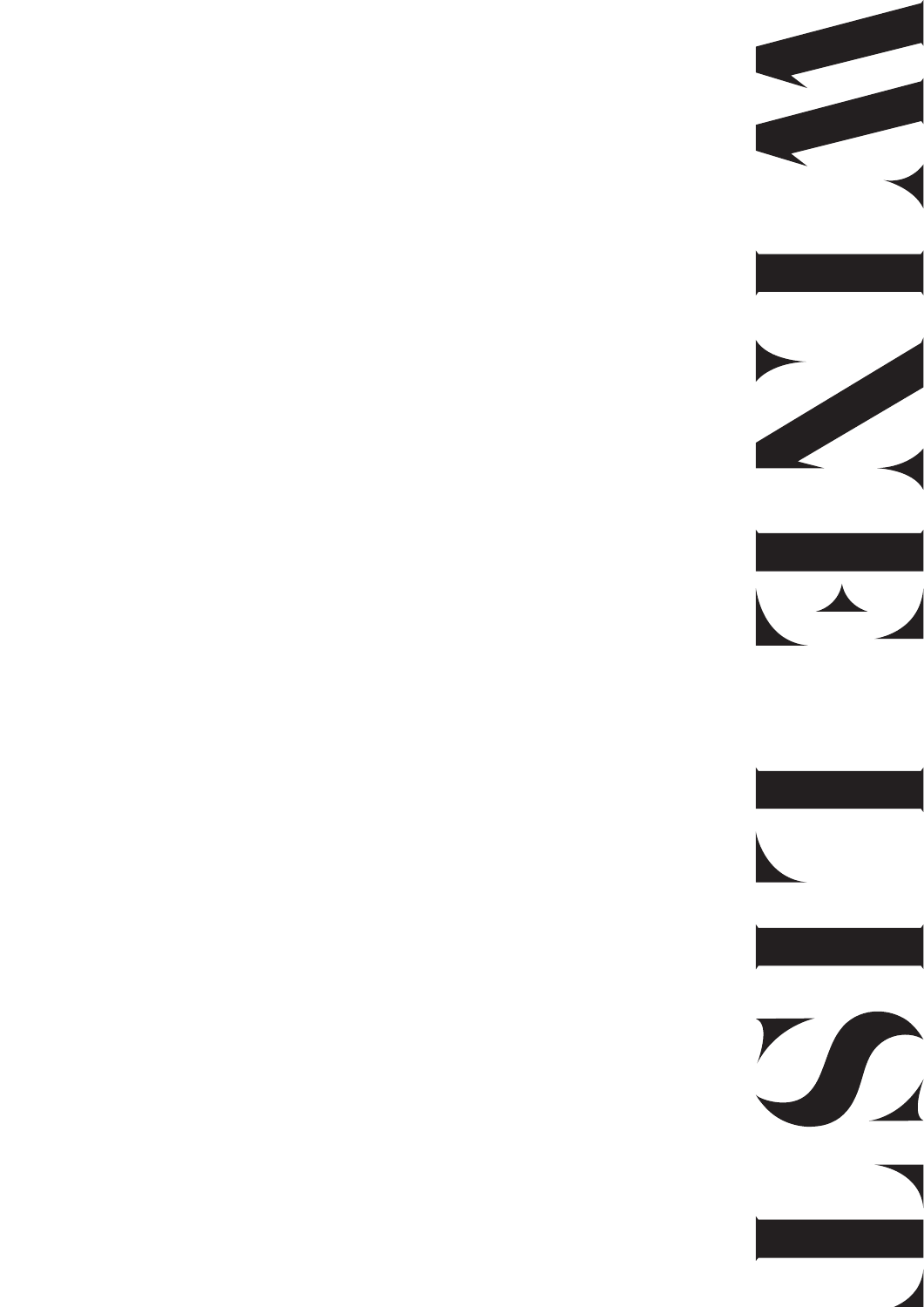#### CHAMPAGNE Cuvée Malmaison Brut, Lombard Lanson Père et Fils Lanson Rosé Lanson Blanc de Blancs Perrier-Jouët Belle Epoque Dom Pérignon Vintage Krug Grande Cuvée NV £11 £12 £12 125ml £64 £69 £70 £99 £175 £185 £195 Bottle PROSECCO & SPARKLING WINE Eins, Zwei, Zero, Sparkling Riesling, Leitz, Germany *Alcohol Free* Prosecco, Extra Dry NV, Fiol, Veneto, Italy Cuvee Rosé, Bolney Wine Estate, West Sussex, England £4.5 £8 £24 £39 £59 125ml Bottle ROSE ' Maison Rosé, Anciens Temps Rose, Vin de France *Juicy | Light | Raspberry* White Zinfandel Rosé, Burlesque, California, USA *Watermelon & Strawberry | Excellent Acidity | Medium Sweet* Provençal Rosé, Domaine Vieille Tour, France *Delicate Aromas | Clean & Well Balanced | Lovely & Sweet Fruit* £5.5 £6.5 £7.5 £7.5 £9 £10.5 175ml 250ml £15 £18 £20.5 500ml £22 £25 £30 Bottle £28 (500ml) £39 (750ml) £35 (500ml) £7.5 £7 £9 £3.5 £3.5 £4.5 DESSERT WINES & PORT Tokaji, Late Harvest, Royal Tokaji Co, Hungary LBV Port, Warre, Portugal 10yr Tawny, Quinta do Vallado, Portugal 50ml 125ml Bottle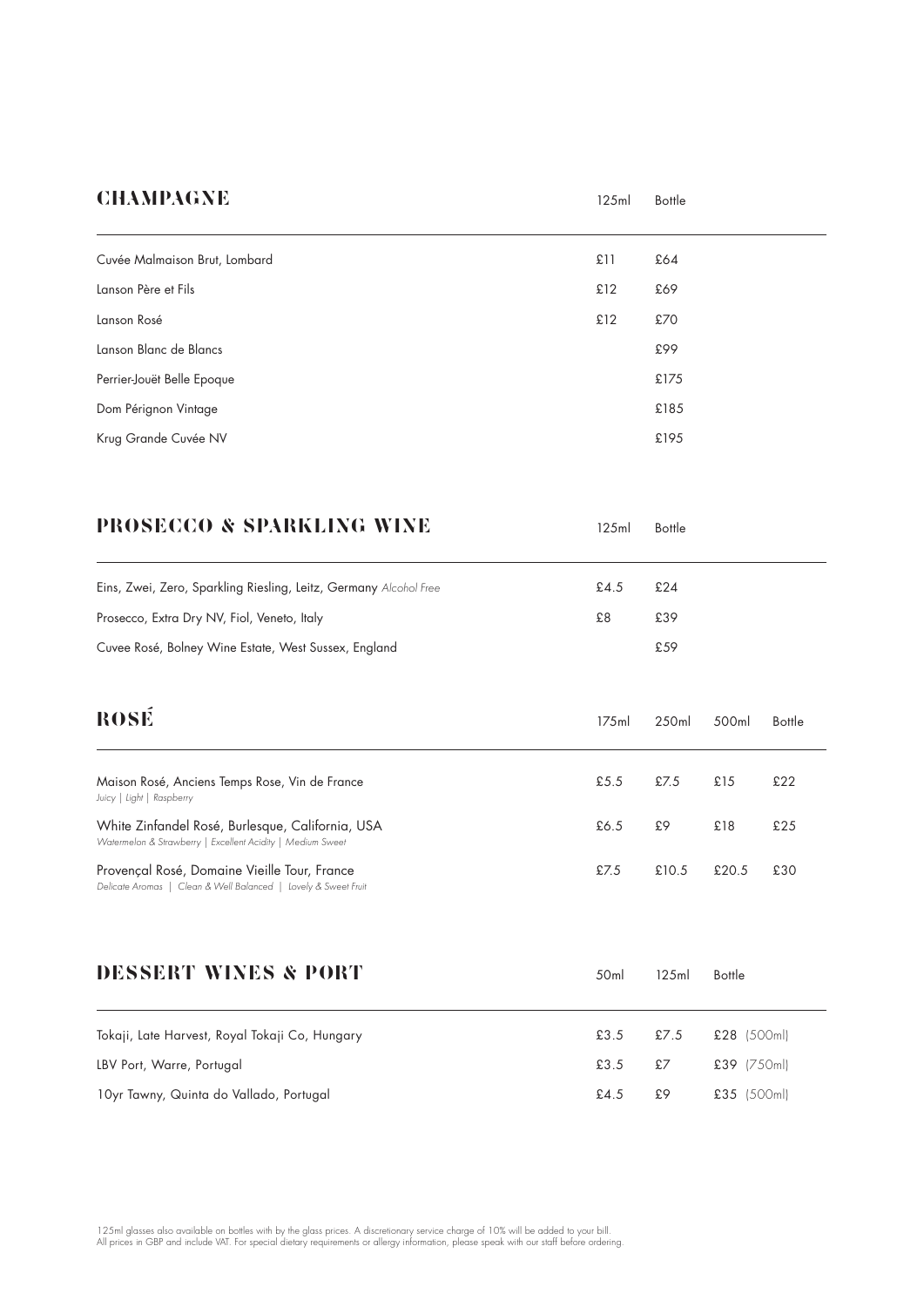# **WHITE**

| WHITE                                                                                                                                           | 175 <sub>ml</sub> | 250ml | 500ml | <b>Bottle</b> |
|-------------------------------------------------------------------------------------------------------------------------------------------------|-------------------|-------|-------|---------------|
| Maison Blanc, Anciens Temps Blanc, Vin de France<br>Crisp   Apple & Pear                                                                        | £5.5              | £7.5  | £15   | £22           |
| Torrontes, Trapiche, Mendoza, Argentina<br>Floral   Zesty   Food Friendly                                                                       | £6.5              | £9    | £18   | £25           |
| Chenin Blanc, Viognier, Percheron, Western Cape, South Africa<br>Complex   Balanced   Fresh                                                     | £6.5              | £9    | £18   | £25           |
| Chardonnay, Xanadu Exmoor, Margaret River, Australia<br>Food Friendly   Smooth   Buttery                                                        | £7.5              | £10.5 | £20.5 | £30           |
| Pinot Grigio, Puiatti, Friuli-Venezia Giulia, Italy<br>Steely   Lime   Minerality                                                               | £7.5              | £10.5 | £20.5 | £30           |
| Rioja Blanco, Ontañón Vetiver, DOCA Rioja, Spain<br>Elegant   Citrus   Fresh                                                                    | £7.5              | £10.5 | £20.5 | £30           |
| Sauvignon Blanc, Weather Station, Journeys End, Stellenbosch, South Africa<br>Acidity   Gooseberry & Grapefruit                                 | £9.5              | £12.5 | £24.5 | £35           |
| Riesling, Rag & Bone, Smalltown Vineyards, Eden Valley, Australia<br>Clean & Fresh   Floral   Zesty & Spritzy                                   | £9.5              | £12.5 | £24.5 | £35           |
| Grüner Veltliner, Friendly, Laurenz V, Kremstal, Austria Sommelier's Choice<br>Vibrant & Crisp   Tropical Fruit                                 |                   |       |       | £35           |
| Grüner Veltliner is the most widely planted variety in Austria. A lovely fresh and complex variety that is great with or without food.          |                   |       |       |               |
| Albariño, Bodegas Castro Martin, Family Estate Selection, Spain<br>Mouth-watering Freshness   Red Apple   Pink Grapefruit                       |                   |       |       | £40           |
| Chardonnay by Sir Ian Botham, Adelaide Hills, Australia Ambassador Wine<br>Rich & Full   Tropical Fruit & Vanilla   Food Friendly               |                   |       |       | £40           |
| The Adelaide Hills Chardonnay was blended in collaboration with Marty Edwards, Head Vigneron at The Lane Winery, nestled in the Adelaide Hills. |                   |       |       |               |
| Chablis, Domaine de Vauroux, France<br>Crisp & Elegant   Lemon & Lime                                                                           |                   |       |       | £45           |
| Sauvignon Blanc, 'The Straits', Slieni Estates, Marlborough, New Zealand<br>Balanced Freshness   Citrus & Tropical Fruit                        |                   |       |       | £45           |
| Pouilly-Fuissé, Domaine Ferret, Burgundy, France<br>Long Finish   Structured   Peach & Pear                                                     |                   |       |       | £50           |
| Sancerre, Blanc Grand Chaille Domaine Thomas, France<br>Rich Citrus Fruit   Bright Complexity   Refreshing Acidity                              |                   |       |       | £50           |

### Ambassador Wine

*To celebrate the longstanding relationship Malmaison have with Sir Ian Botham as one of our Brand Ambassadors, we are very proud to list two of his first class wines. The Sir Ian Botham Series are a selection of premium wines from around Australia.*

#### Sommelier's Choice

*Fantastic wine carefully selected by Malmaison's Brand Sommelier. Something a little different and well worth a try.*

125ml glasses also available on bottles with by the glass prices. A discretionary service charge of 10% will be added to your bill.<br>All prices in GBP and include VAT. For special dietary requirements or allergy information